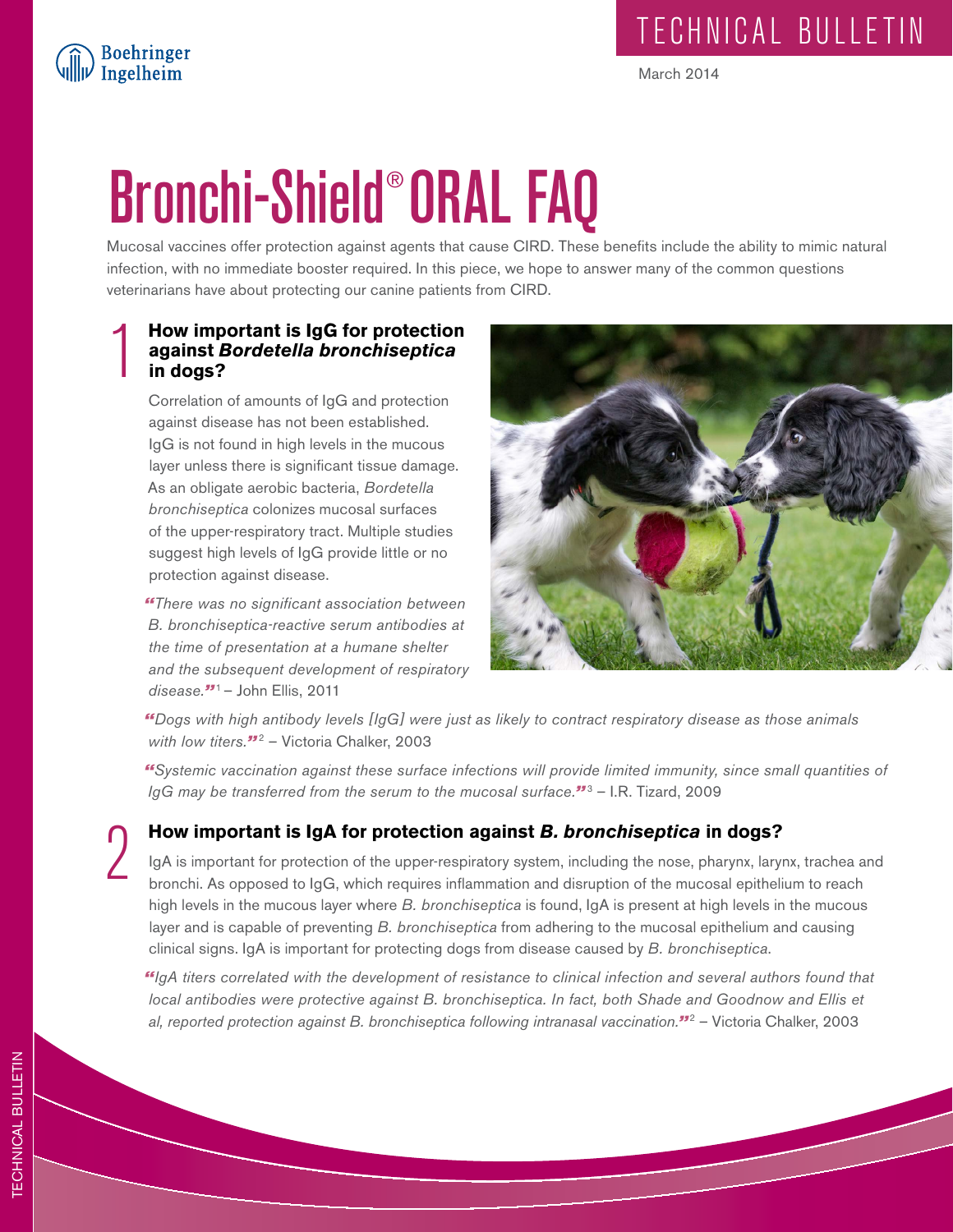

### 3 **Which vaccines result in IgA protection?**

4 **Which vaccines result in IgG protection?**

Modified-live mucosal vaccines, such as oral and intranasal vaccines, are capable of producing a significant IgA response.

*"The only way a significant IgA response can be triggered is to use live vaccines where vaccine organisms can temporarily invade mucus membranes."*<sup>3</sup> – I.R. Tizard, 2009

Both mucosal and injectable vaccines result in IgG responses, so both types of vaccines provide protection from *B. bronchiseptica* in the lower airways.

5 **Do mucosal vaccines require initial boosters?** No, mucosal vaccines provide protection from *B. bronchiseptica* with a single dose.<sup>4,5</sup> An annual revaccination is recommend.

**Do injectable vaccines require boosters?**

6

Injectable vaccines for *B. bronchiseptica* require a booster vaccine 2 to 4 weeks after the initial vaccination.<sup>6</sup>

### 7 **Is protection greater if you follow a mucosal vaccine with a single injection of an injectable product?**

This protocol has never been medically evaluated for effectiveness. No study has demonstrated this protocol provides greater protection than administering the mucosal vaccine alone. After a single mucosal vaccination, annual revaccination is recommended.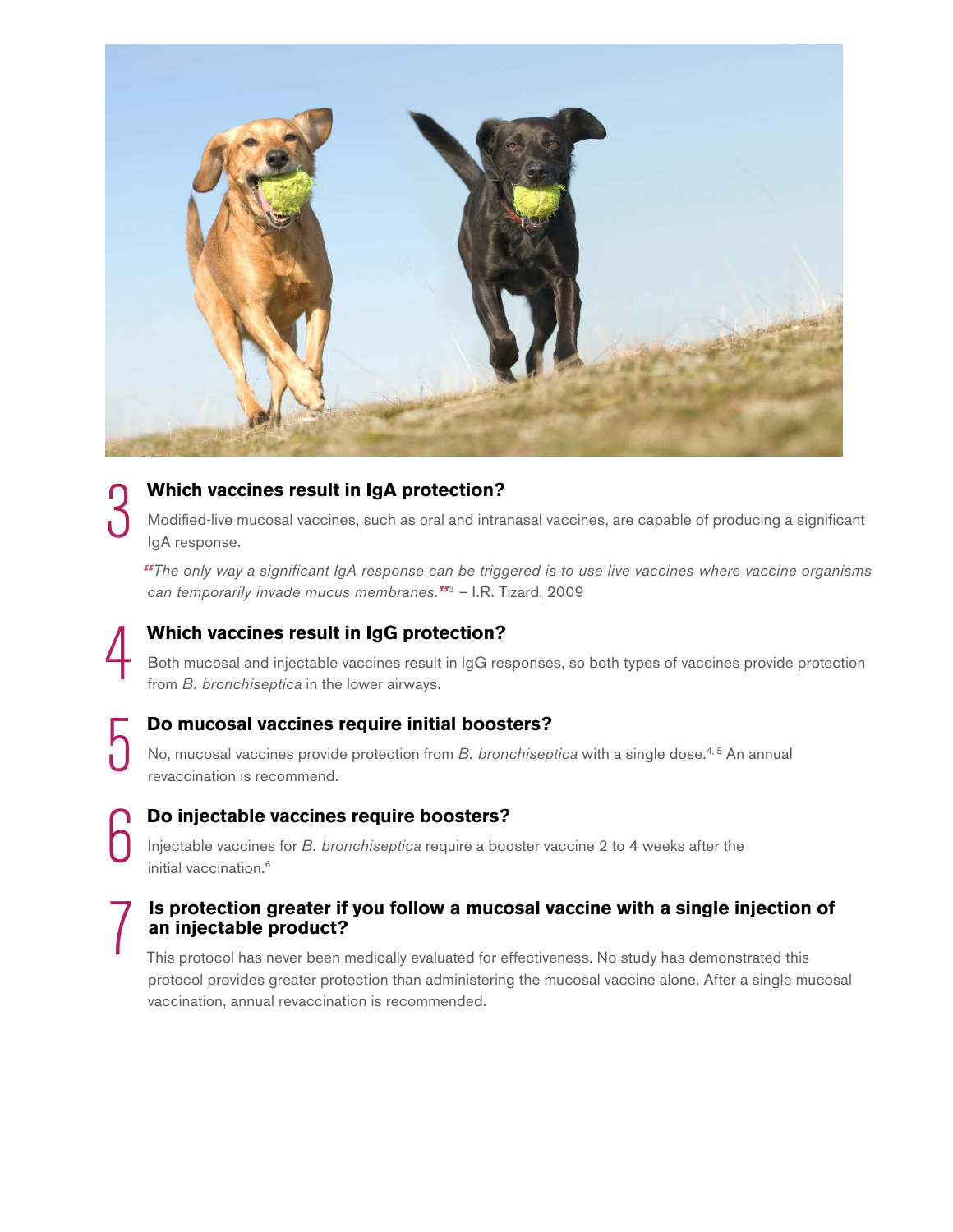## 8

9

### **I have been told mucosal vaccines are effective in naïve dogs but not in dogs that have been previously vaccinated. Is this true?**

A mucosal vaccine has been demonstrated to elicit anamnestic IgA and IgG responses to *B. bronchiseptica* in dogs with moderate to high levels of serum antibodies.<sup>1</sup> Mucosal vaccines are licensed for annual revaccination, and years of use in veterinary practices would indicate this practice is effective. We are unaware of any data demonstrating that mucosal vaccines would be ineffective as annual boosters. The purported issue is that previously vaccinated dogs have high levels of antibody that would block replication of a modified-live mucosal vaccine and prevent boostering. If dogs are so immune they cannot respond to a vaccine booster, neither a modified-live mucosal vaccine, nor an inactivated systemic vaccine would be of benefit. Both would be rendered inactive by antibody. This concern is simply not relevant.

We stand behind the protection our mucosal vaccines provide with our Pet Vaccine Guarantee.

**Do attenuated live mucosal vaccines pose a significant health risk to clients?**

We believe there is no significant risk for the vast majority of clients. Mucosal vaccines for *B. bronchiseptica* have a decades-long history of safety, both for dogs and their owners. Pathogenic strains of *B. bronchiseptica* can be zoonotic in severely immunocompromised people, highlighting the importance of protecting dogs from this significant pathogen.

There has never been a documented case of an attenuated vaccinal strain of *Bordetella bronchiseptica* confirmed to have caused illness in a person. There are two cases<sup>7, 8</sup> where it is speculated that a vaccinal strain of *B. bronchiseptica* may have contributed to a person's illness, but it was not determined in either case if the vaccinal strain was involved in the illness, and one of the two cases is not even confirmed to have been associated with *B. bronchiseptica* infection at all.

Ultimately, the balance of the risks and benefits of pet ownership, including the risks and benefits associated with the use of any vaccines in pets must be discussed between an immunocompromised person and their physicians.

### Are mucosal vaccines an effective way **to control** *B. bronchiseptica***?**

In a 2011 study an oral mucosal vaccine provided 93% efficacy in dogs challenged with B. bronchiseptica.<sup>9</sup> AAHA Canine Vaccination Guidelines recommend mucosal CIRD vaccines for dogs in high-risk environments. 83% of veterinarians in a recent survey believe that mucosal vaccination is the best way to protect against CIRD.10